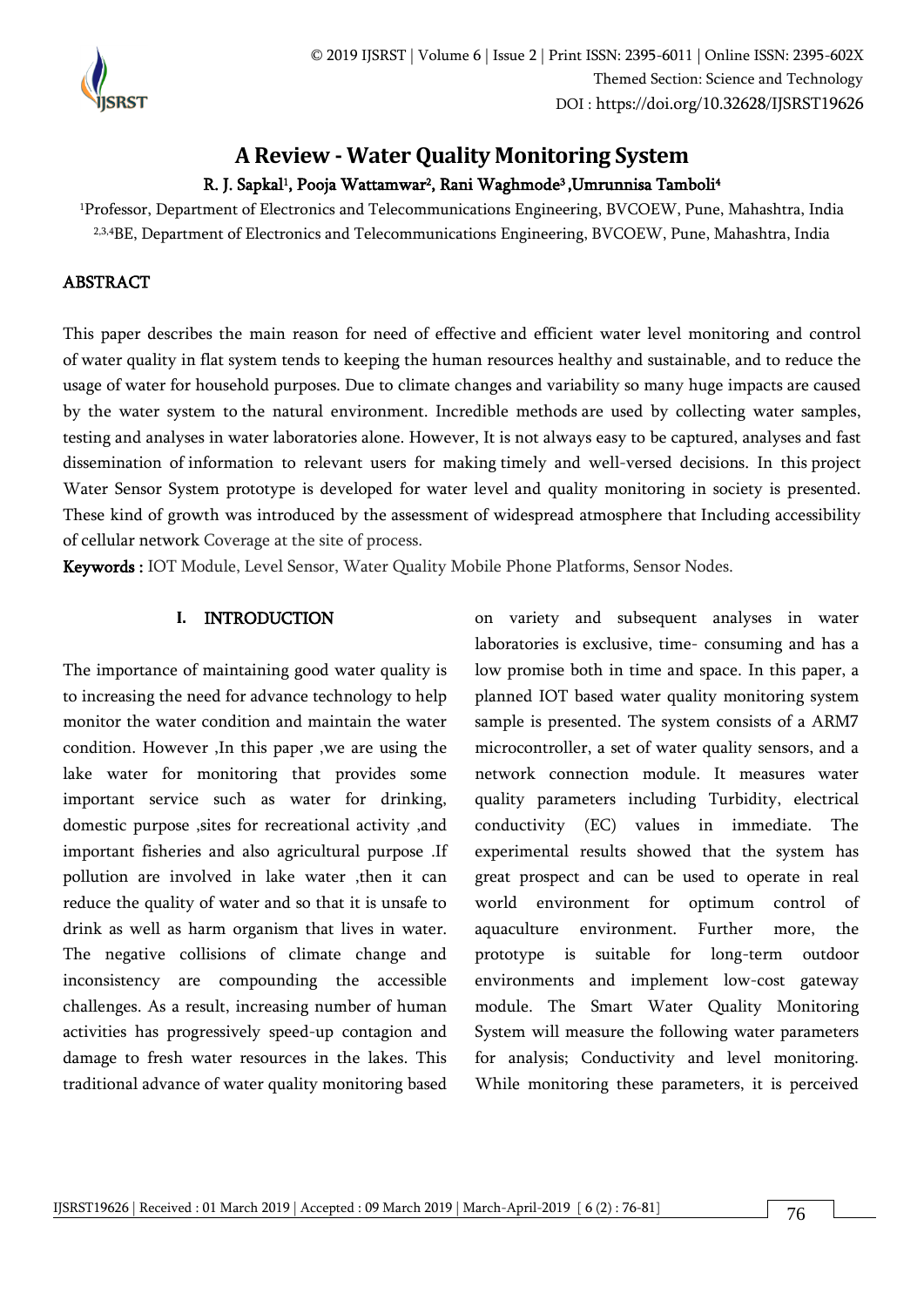that one should receive a stable set of results. Therefore a continuous series of anomalous measurements would indicate the potential introduction of a water pollutant and the user will be notified of this activity with the aid of IOT technology. False positives, such as anomalous readings over a short period of time, will be recorded but not treated as an alert. Hence, with the successful implementation of this monitoring approach.

### **II.** LITRATURE SURVEY

#### IOT Based Water Quality Monitoring

This paper investigates a real-time water quality monitoring system by using a proposed broker less publisher subscriber (pub/sub) architecture framework. On the system, sensors sense the water measurement metrics, including temperature, pH, and dissolved oxygen level. All collected data are stored in a database and computed stochastically for further analysis on water quality. A complementary experiment compares the proposed pub/sub architecture and MQTT, a lightweight protocol on which IoT mostly uses, to show better performance of the proposed architecture in case of network latency and throughput for diverse message payload size, thus suggesting the future IoT implementation of the system.

Author: Alif Akbar Pranata, Jae Min Lee Publication & year: IEEE 2017

## Water Quality Monitoring Using Interner of Things

The paper suggests an Internet of Things (IoT) based system implementation by embedding the Radio Frequency Identification (RFID) system, Wireless Sensor Network (WSN) platform and Internet Protocol (IP) based communication into a single platform for water quality monitoring (WQM) purpose. The suggested radio frequency for the proposed WSN communication to be deployed in

vegetation area is 920MHz. The measured water parameter in this proposed system is pH level by using an analog pH sensor.

Author: Hafiz Kamaludin, Widad Ismail Publication & year: IEEE 2017

#### Water Quality Monitoring and Control

The main reason for need of effective and efficient monitoring and control of water quality in lakes, rivers and sea tends to keeping the human resources healthy and sustainable, and to increase population growth and urbanization. Due to climate changes and variability so many huge impacts are caused by the water system to the natural environment. Incredible methods are used by collecting water samples, testing and analyses in water laboratories alone. In this paper, Water Sensor Network (WSN) system prototype is developed for water quality monitoring in Lakes is presented. These kind of growth was introduced by the assessment of widespread atmosphere that including accessibility of cellular network coverage at the site of process.

Author: Karuppasamy M.E., Ph. D, B Abinaya Publication & year: IRJET 2017

Figure and Table



**III.** Block Diagram Explanation

In today's world the water monitoring is of major concern. In majority of cases the water which is supplied is contaminated. For this a robust method

77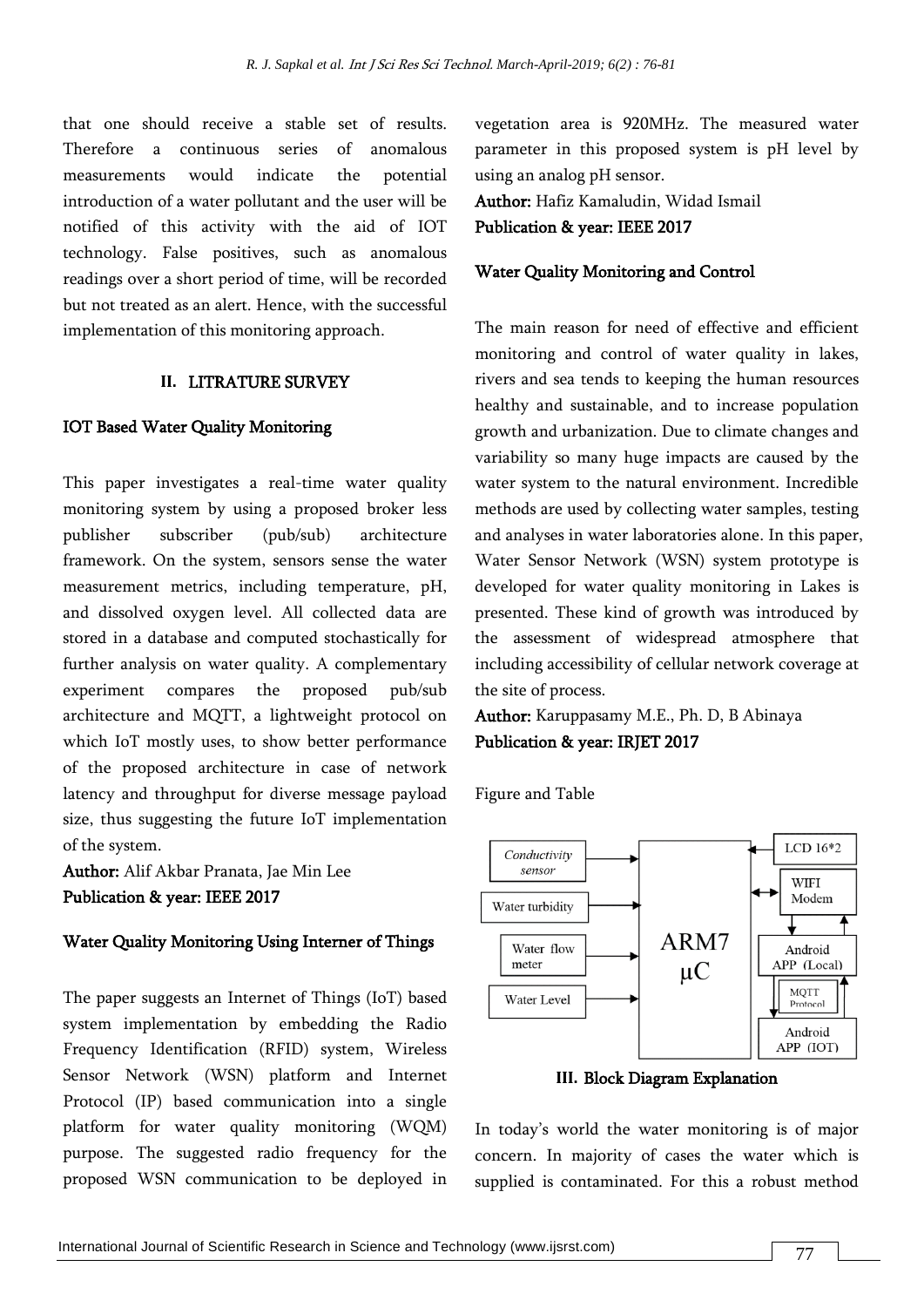for water quality monitoring is required. Keeping this in mind we have designed a Embedded hardware which will monitor the quality of water and display the results on android APP. In our project we have considered the scenario of Society based water tank which is situated below the ground. The water is then pumped into the overhead water head tank for use of people. Here the µC will continuously monitor the water quality by measuring the water turbidity to check for impurities suspended in water and conductivity sensor to check content of water. If both the parameters are within set limits then the water is certified to for drinking. Here we are also designing a system for water management. The watchman will have a local APP which is connected to embedded hardware via WIFI. The user can request to turn on Motor. The µc will check whether water in the base tank is more than set point. If the water is less then motor is stopped. Also the water allotted to the society tank is limited. We have interfaced a water flow sensor. The  $\mu$ C will continuously sense the water quantity released. If the water released is more than set point then water is stopped. In this way we are managing the water distributed to societies using water flow meter. Here if the water is purity is high the µC will send all the sensor data to APP over WIFI. The APP will compare the sensor readings with internal set points and display the output to be fit for drinking.

The Local APP will send all the data to IOT based APP once in a day to log the water quality and water quantity released every day. Local app is used to develop to send the data to the end user. MQTT is a machine-to-machine (M2M)"Internet of Things" connectivity protocol. In the proposed system water quality parameters are measured by different sensors. So in order to meet all these requirements and technologies is used such as MQTT which allows publishing and subscribing of data between the sensors and end device. And with the help of MQTT

algorithm there will be simultaneous flow of data between sensors and the server.

#### **IV.** Algorithm

- 1. Start
- 2. Init LCD
- 3. Display project name
- 4. "A"
- 5. Select channel 1
- 6. Read ADC
- 7. Store and display Turbidity on LCD
- 8. IS Turbidity>= High?  $N\rightarrow$ "B"
- 9.  $Y \rightarrow$  Send Indication to IOT server
- 10. "B"
- 11. Select channel 2
- 12. Read ADC
- 13. Store and display conductivity value on LCD
- 14. IS Conductivity  $> = 85\%$  or Conductivity  $\lt = 15\%$ ? N→"C"
- 15.  $Y \rightarrow$  Send Indication to IOT server
- $16$  "C"
- 17. Select channel 3
- 18. Read ADC
- 19. Store and display Water Level on LCD
- 20. IS WL <=  $20\%$ ? N $\rightarrow$ "D"
- 21.  $Y \rightarrow$  Send Indication to IOT server
- 22. "D"
- 23. Count Pulses
- 24. Store and display Water flow on LCD
- 25. Is Send Motor ON Button ON Pressed? N→"A"
- 26. Is Water Level>20% && Conductivity= normal? N→ Motor OFF → "A"
- 27.  $Y \rightarrow$  Motor ON  $\rightarrow$  "A"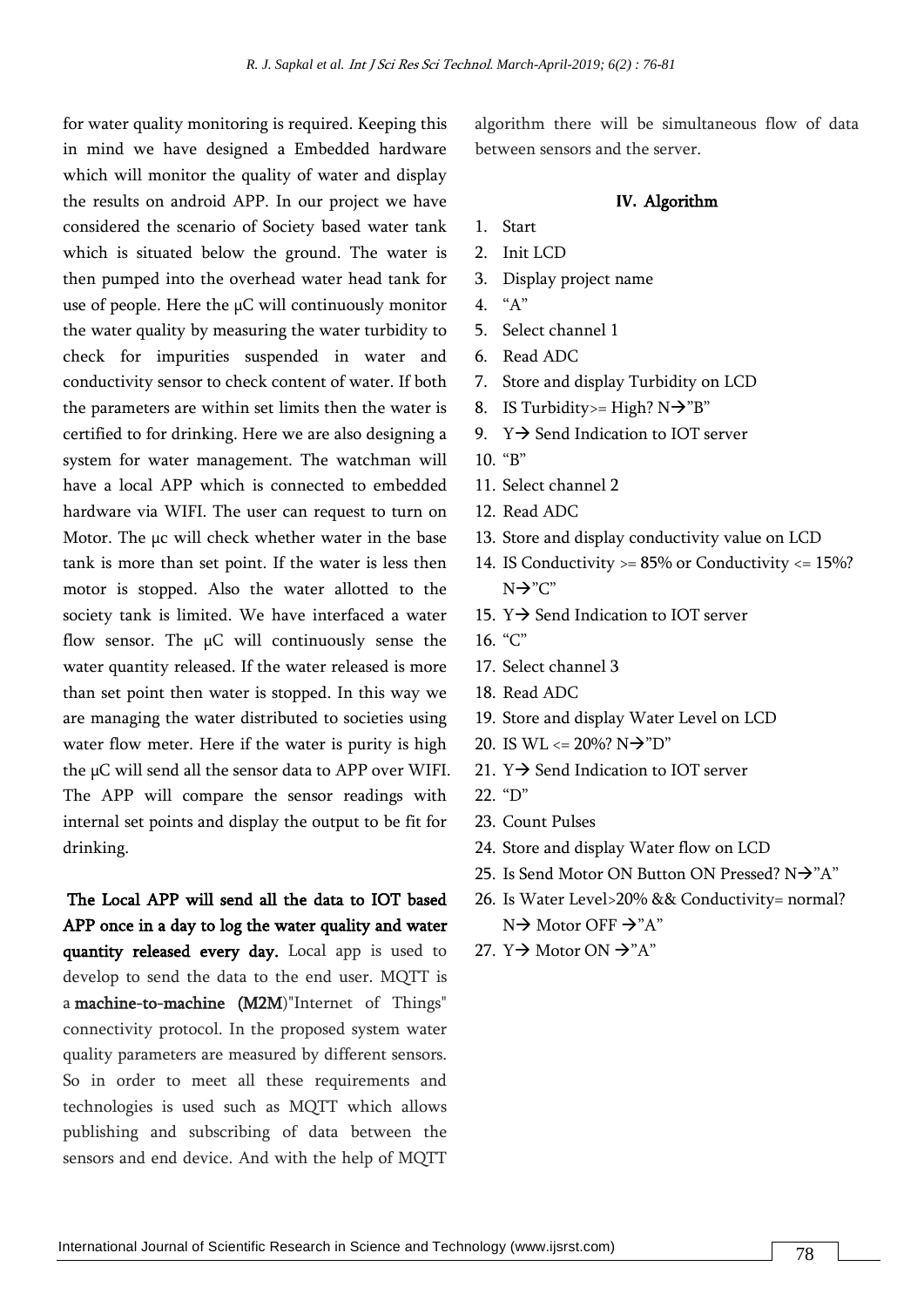

#### **V.** Simulation Circuit Layout

## **VI.** Protocol Used (MQTT protocol)

MQTT is a machine-to-machine (M2M)/"Internet of Things" connectivity protocol. It is an extremely lightweight publish/subscribe messaging transport. It is useful for connections with remote locations where a small code footprint is required and/or network bandwidth is at a premium. MQTT is a publish/subscribe protocol that allows edge-ofnetwork devices to publish to a broker. Clients connect to this broker, which then mediates communication between the two devices. Each device can subscribe, or register, to particular topics. In the proposed system water quality parameters are measured by different sensors. So in order to meet all these requirements and technologies is used such as MQTT which allows publishing and subscribing of data between the sensors and end device. And with the help of MQTT algorithm there will be simultaneous flow of data between sensors and the server. The main purpose of using IOT approach to monitor water quality using MQTT algorithm is to develop a system which provides end user a useful data used. Conventionally, the water sample are collected from different places and tested rigorously by scientist in the laboratory using many techniques to determine the water quality. Therefore older

method where time consuming process but now IOT has the potential to modernize the water production, as more and more of its technology is connected to the web. This IOT approach is far better than conventional methods since it is cost friendly, faster and easy to use. Security is an essential factor for any system security at both the device and network level is critical to the operation of IOT.

### **VII.**Android APP

The Water Quality mobile app is a water-monitoring data-collection and learning tool designed for use by educators and their students, citizen scientists, and researchers. The app helps users log and share data they collect in the field, interpret the data through learning pop-ups, and export it to create databases. Available for an [Android](https://play.google.com/store/apps/details?id=com.nku.waterquality&hl=en) (phones and tablets) mobile devices, this app includes data entry, identification, and learning features about chemical (e.g. turbidity), physical (e.g. water temperature, turbidity) waterquality parameters. Mobile phone applications are discussed, together with advantages and disadvantages of different technologies.

#### **VIII.** Specifications

- a) Project Specifications:
	- Project board: 10cm x 10cm
	- Project Enclosure: 1feet x 1 feet
	- Project supply: 230V, 1Ampere
	- Power specifications: 12V x 500ma = 6 Watt

#### b) Hardware Specifications:

Microcontroller: LPC2138 ARM7 Microcontroller, 32K RAM & ROM, 40 I/O, 2 serial Ports

- Turbidity sensor: LED+LDR
- PH: Electrode sensor
- Water level: Float sensor
- Water flow meter: Rotating pulse output meter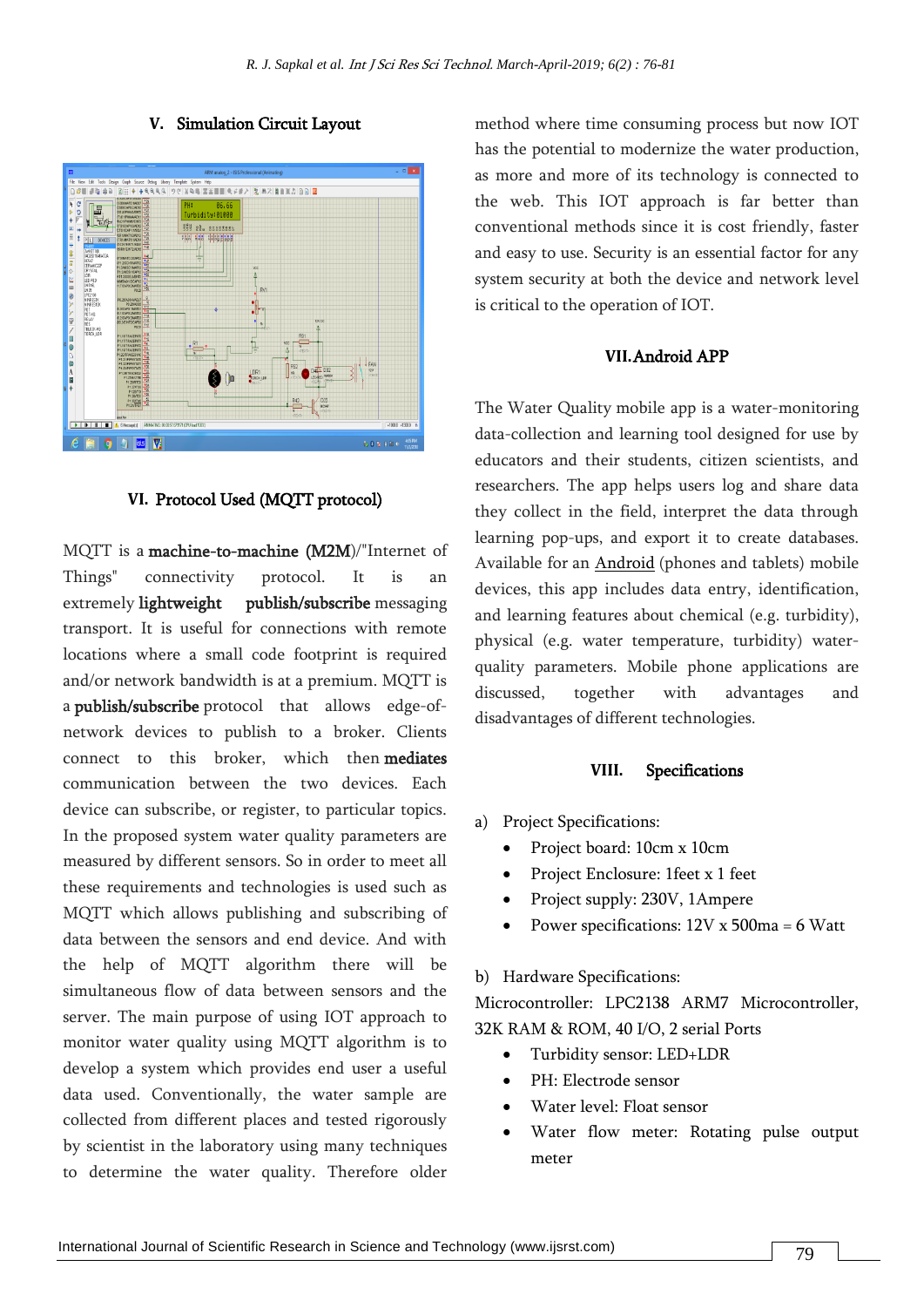- Display: LCD16<sup>\*</sup>2, Voltage $\rightarrow$ 5V, Current→10ma
- WIFI Module: ESP8266 module, 30meters range, 5V, 50ma
- Relay: 230V, 5A
- Buzzer: 5V, 10ma
- c) Software Requirements:
	- Compiler: KEIL3
	- Programming Language: Embedded C
	- Programming Platform: Flash Magic
	- Android APP: Basic for Android Software

# **IX.** ACKNOWLEDGMENT

We would like to thank our Principal And Head of the Department Dr. S.R. Patil, our guide Prof. R.J. Sapkal for their valuable advice and technical assistance.

# **X.** REFERENCES

[1]. "International decade for action 'water for life' 2005-2015." [Online]Available:http://www.un.org/waterforl

ifedecade/sanitation.shtml

- [2]. C. H. Tseng, "Coordinator traffic diffusion for data-intensive zigbee transmission in real-time electrocardiography monitoring," IEEE Transactions on Biomedical Engineering, vol. 60, no. 12, pp. 3340-3346,Dec. 2013.
- [3]. S. K. Chen, T. Kao, C. T. Chan, C. N. Huang, C. Y. Chiang, C. Y. Lai, T. H. Tung, and P. C. Wang, "A reliable transmission protocol for zigbee based wireless patient monitoring," IEEE Transactions on Information Technology in Biomedicine, vol. 16, no. 1, pp. 6-16, Jan. 2012.
- [4]. R. Manasrah, M. Raheed, and M. I. Badran,"Relationships between water temperature, nutrients and dissolved oxygen in the northern gulf of a qaba, red sea,"

OCEANOLOGIA, vol. 48, no. 2, pp. 237-253, Apr.2006.

- [5]. J. Ashton and L. Geary, "The effects of temperature on PH measurement," Reagecon Delivering the Correct Result, Shannon, Co.Clara, Ireland, Apr. 2011.
- [6]. N. A. Cloete, R. Malekian, and L. Nair, "Design of smart sensors for real-time water quality monitoring," IEEE Access, vol. 4, pp. 3975- 3990,2016.
- [7]. Design spark,'11 internet of things (IOT) protocol you need to know about, accessed December 10, 2016.
- [8]. N dijaykumar, R Ramya, "The real time monitoring of water quality in IOT environment" International conference on circuit, power and computing technologies IEEE, 2015.

# **BIOGRAPHIES**



Prof. R.J. Sapkal, Professor at Bharti Vidyapeet's Collage Of Engineering for Women, Katraj. She has Published Six Papers in International Journal and one at IEEE conference.



Pooja Wattamwar receiving the B.E. degree from Pune University, India. She is currently a final year B.E. student of Bharti Vidyapeet's Collage Of Engineering for Women, Katraj.



Rani Waghmode receiving the B.E. degree from Pune University, India. She is currently a final year B.E. student of Bharti Vidyapeet's Collage Of Engineering for Women, Katraj.